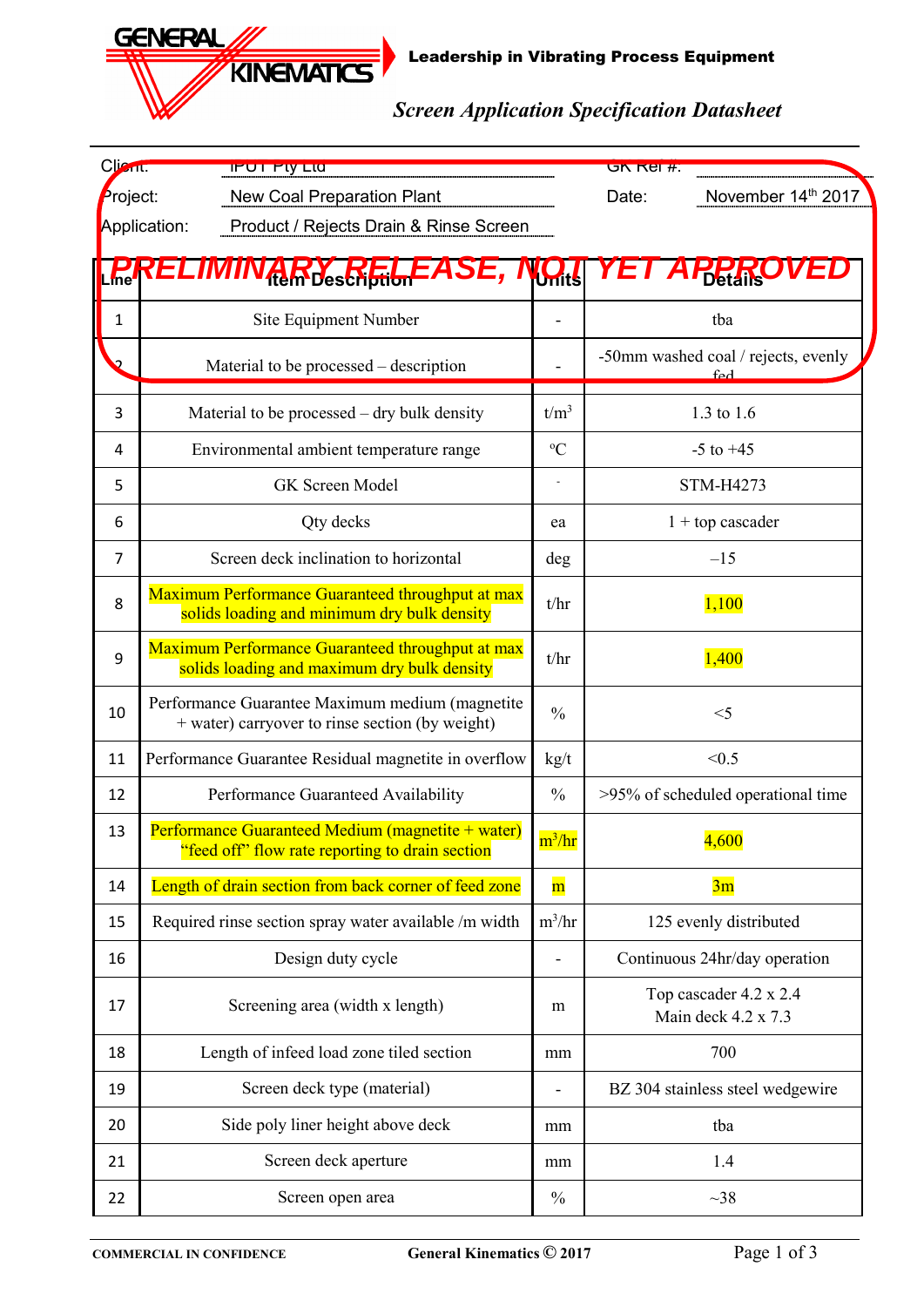## General Kinematics Corporation



| Line | <b>Item Description</b>                                                                         | <b>Units</b>   | <b>Details</b>                                                                                                                                                                                                                       |  |
|------|-------------------------------------------------------------------------------------------------|----------------|--------------------------------------------------------------------------------------------------------------------------------------------------------------------------------------------------------------------------------------|--|
| 23   | Screen deck panel size (width x length)                                                         | mm             | 305 x 609                                                                                                                                                                                                                            |  |
| 24   | Total screen area                                                                               | m <sup>2</sup> | 40                                                                                                                                                                                                                                   |  |
| 25   | Amplitude of vibration stroke                                                                   | mm             | $~10-11$                                                                                                                                                                                                                             |  |
| 26   | Exciter drive motor running speed                                                               | <b>RPM</b>     | 750                                                                                                                                                                                                                                  |  |
| 27   | Critical speed $ñ$ (expected)                                                                   | <b>RPM</b>     | ~1830                                                                                                                                                                                                                                |  |
| 28   | Guaranteed max sound level $@$ 1m                                                               | dB(A)          | $< 85$ (unloaded)                                                                                                                                                                                                                    |  |
| 29   | Exciter drive AC induction motor details                                                        | -              | $2@$ tba kW                                                                                                                                                                                                                          |  |
| 30   | Exciter drive motor thermal overload protection and<br>VVVF inverter fine tune speed controller | -              | Included                                                                                                                                                                                                                             |  |
| 31   | Qty of motor terminal boxes to be connected                                                     |                | $\overline{2}$                                                                                                                                                                                                                       |  |
| 32   | Vert accel'n component perpendicular to final stage                                             | g              | $~2.5 - 3.0$                                                                                                                                                                                                                         |  |
| 33   | Product discharge velocity                                                                      | m/s            | $-0.2 - 0.25$                                                                                                                                                                                                                        |  |
| 34   | Resulting bed depth at discharge for this solids rate                                           | mm             | tba                                                                                                                                                                                                                                  |  |
| 35   | Screen fully assembled mass, empty (approx)                                                     | kg             | tba                                                                                                                                                                                                                                  |  |
| 36   | Trough assembly mass, no deck panels (approx)                                                   | kg             | tba                                                                                                                                                                                                                                  |  |
| 37   | Exciter assembly mass (approx)                                                                  | kg             | tba                                                                                                                                                                                                                                  |  |
| 38   | Springs, deck panels & misc items mass (approx)                                                 | kg             | tba                                                                                                                                                                                                                                  |  |
| 39   | Isolation balancer (if applicable) mass (approx)                                                | kg             | Not applicable (?)                                                                                                                                                                                                                   |  |
| 40   | Feed end max static load / corner (approx)                                                      | kN             | tba                                                                                                                                                                                                                                  |  |
| 41   | Discharge end max static load / corner (approx)                                                 | kN             | tba                                                                                                                                                                                                                                  |  |
| 42   | Feed end max dynamic load / corner (approx)                                                     | kN             | tba vert / tba horiz (no safety factor)                                                                                                                                                                                              |  |
| 43   | Discharge end max dynamic load / corner (approx)                                                | kN             | tba vert / tba horiz (no safety factor)                                                                                                                                                                                              |  |
| 44   | Included features with every GK screen                                                          |                | 8 x accelerometer feed to plc for<br>spring condition monitoring<br>20 hrs continuous run shop test<br>٠<br>lifting lugs for full / separate assy<br>auto lubrication system<br>Easy replacement of snap-on<br>decks and side panels |  |
| 45   | Exciter drive spring configuration                                                              |                | tba                                                                                                                                                                                                                                  |  |
| 46   | Minimum required clearances - exciter                                                           | mm             | 75 all round                                                                                                                                                                                                                         |  |
| 47   | Minimum required clearances - trough                                                            | mm             | 75 feed direction; 25 lateral                                                                                                                                                                                                        |  |